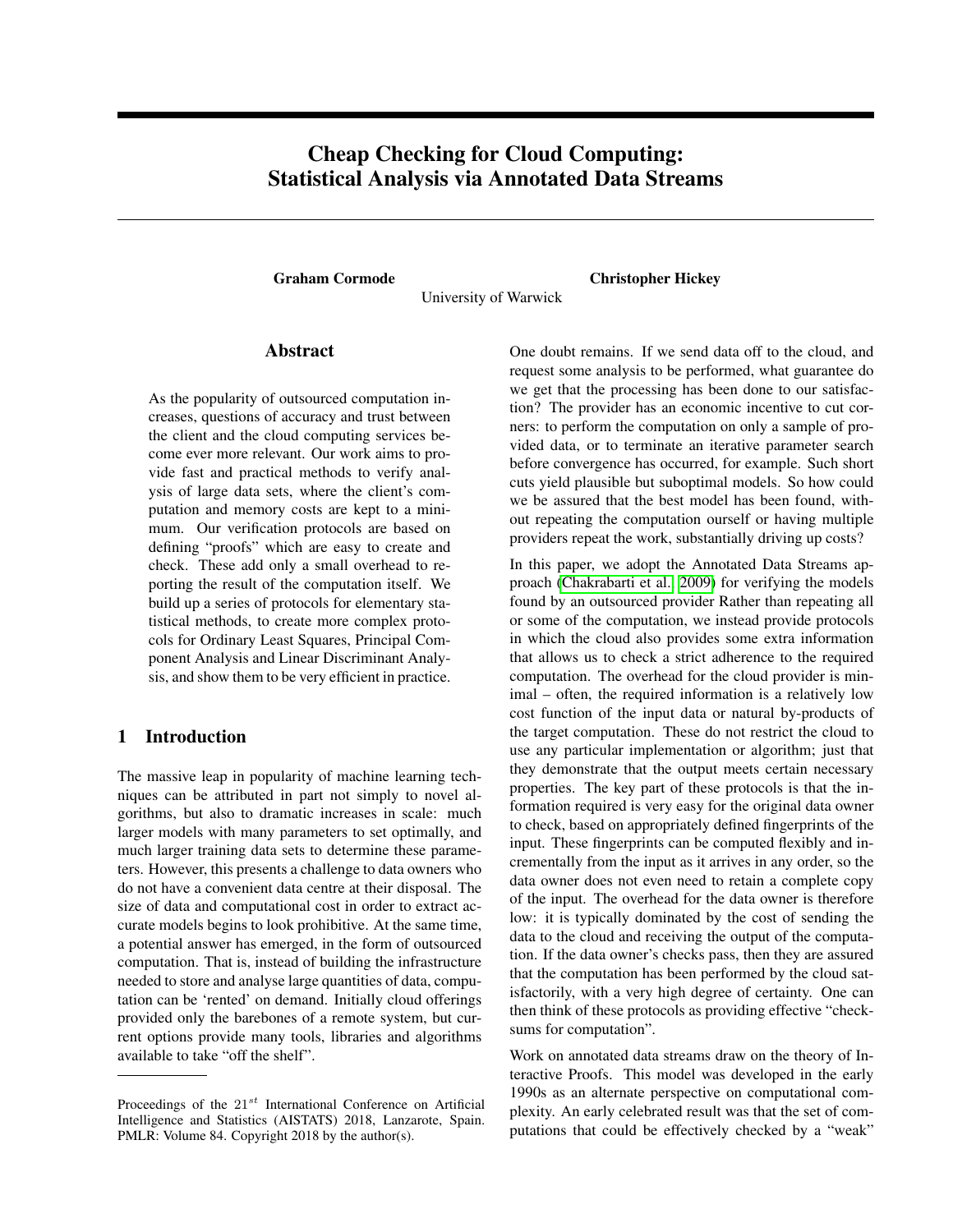verifier corresponded exactly to the powerful class of computations that could be performed using polynomial space (PSPACE) [\(Babai, 1985;](#page-8-1) [Goldwasser and Sipser, 1986;](#page-8-2) [Shamir, 1992\)](#page-8-3). Such results were initially thought to be of purely theoretical interest. A decade ago, this topic was revisited from a perspective closer to our own: to what extent could arbitrary programs be checked without fully repeating them [\(Goldwasser et al., 2008\)](#page-8-4)? Several strong models were proposed, allowing a large class of computations to be checked in this way. However, the costs were still typically large: programs have to be compiled into non-standard formats (such as circuits with gates performing arithmetic operations), and the overheads for the cloud can be very substantial, often hundreds or even millions of times slower than directly performing the computation.

We break away from this paradigm, and achieve protocols that have minimal overheads by deliberately narrowing the scope of the computations considered. By focusing on a collection of important tasks in machine learning based on linear algebra, we can provide bespoke protocols based on "fingerprinting" the input data that take advantage of specific structure in the target problem. These problems are of sufficient generality that our efforts are repaid. After surveying prior work and providing a technical background (Section [2\)](#page-1-0), we begin with primitives for ubiquitous steps in data analysis: matrix multiplication and inversion, Cholesky decomposition and eigenvalue finding (Section [3\)](#page-2-0). In Section [4,](#page-5-0) we present applications of these to tasks of interest: regression, PCA, and LDA. These core tasks are sufficient to show the power of this paradigm. We provide empirical validation of our claims in Section [5.](#page-7-0)

This work represents some first steps in verifying outsourced computation of machine learning. The next steps are to extend this work to more complex models and algorithms currently enjoying popularity in machine learning, such as deep learning and beyond. Since, at the risk of drastic oversimplification, almost all of machine learning can be performed via numerical data encodings (vectors, matrices and tensors) combined with optimization, we are optimistic that the foundations laid in this work will naturally extend to further protocols for common mining and modelling tasks.

#### <span id="page-1-0"></span>2 Preliminaries

#### 2.1 Annotated Data Stream Model

In our protocols, we have a data stream  $S$ , which is observed by two parties, a "helper"  $(H)$  and a "verifier"  $(V)$ . The data stream will usually be arranged as a sequence of  $n$  tuples of elements, where each tuple typically defines an element of a larger structure, such as a matrix or vector. Abstractly, the verifier wishes to compute some function on  $S$ ,  $f(S)$ , with assistance from the helper. Typically, the helper will provide the value of  $f(S)$ , along with a proof of its correctness. This yields the *Annotated Data Stream* model, introduced by [Chakrabarti et al.](#page-8-0) [\(2009\)](#page-8-0). We formalize the model via the definitions below.

**Definition 1.** We have a helper H, and a verifier V, with *the aim of cooperating to compute some function*  $f(S)$  *of* the stream S. The helper provides a message  $M_H(S)$  com*prised of , f, the claimed value*  $f(S)$ *, and a proof*  $P_H$  *which supports this claim according to some pre-agreed structure. The output of* V *based on the stream* S*,* V *'s randomly chosen bits* R<sup>V</sup> *, and the helper's message is*

$$
Out_V(S, \mathcal{R}_V, M_H(S)) = \begin{cases} \hat{f} & \text{if } V \text{ is convinced} \\ \perp & \text{Otherwise} \end{cases}
$$

*A protocol is defined by the functions*  $M_H$  *and*  $Out_V$ *. We say that a protocol is complete if*

$$
\exists H : \mathbb{P}[\text{Out}_V(\mathcal{S}, \mathcal{R}_V, M_H(\mathcal{S})) = f(\mathcal{S})] = 1 \quad (1)
$$

*The Verifier's protocol is sound if*

$$
\forall H', \mathcal{S}' : \mathbb{P}\left[\mathrm{Out}_V(\mathcal{S}', \mathcal{R}_V, M_{H'}(\mathcal{S}')) \notin \{f(\mathcal{S}'), \perp\}\right] \leq \frac{1}{3}
$$

Intuitively this says that we seek protocols so that an honest helper (one who faithfully follows the protocol) can always persuade the verifier to accept the correct answer, while a dishonest helper cannot persuade the verifier to accept an incorrect result with more than a constant probability. Our protocols allow this probability to be reduced to an arbitrarily small value with minimal cost.

In order to show an annotated data streaming protocol, we need to show completeness and soundness. This is sufficient to check that our protocol will successfully do what we want: verify the computation with a high probability of detecting a malicious helper. Trivial protocols always exist wherein the helper's message is null, and the verifier evaluates the function in full. Consequently, we seek protocols whose costs for the verifier are substantially lower than this. Ideally, the protocol should run in sublinear memory space for the verifier, without the need for intensive computation and the message should be as small as possible. Similarly, we seek protocols where the honest helper does not have to do substantially more work than simply computing  $f(S)$ . Our focus in this paper are on the memory space for the verifier, and the size of the proof, which we call the communication cost.

Definition 2. *A (h,v)-protocol is a valid annotated data streaming protocol using a message of size*  $O(h)$ *, and*  $O(v)$ *space cost for the verifier.*

#### <span id="page-1-1"></span>2.2 Fingerprint techniques

To build up complete protocols for the statistical methods, we start with fingerprinting, which provides equality tests on which our subsequent protocols rely.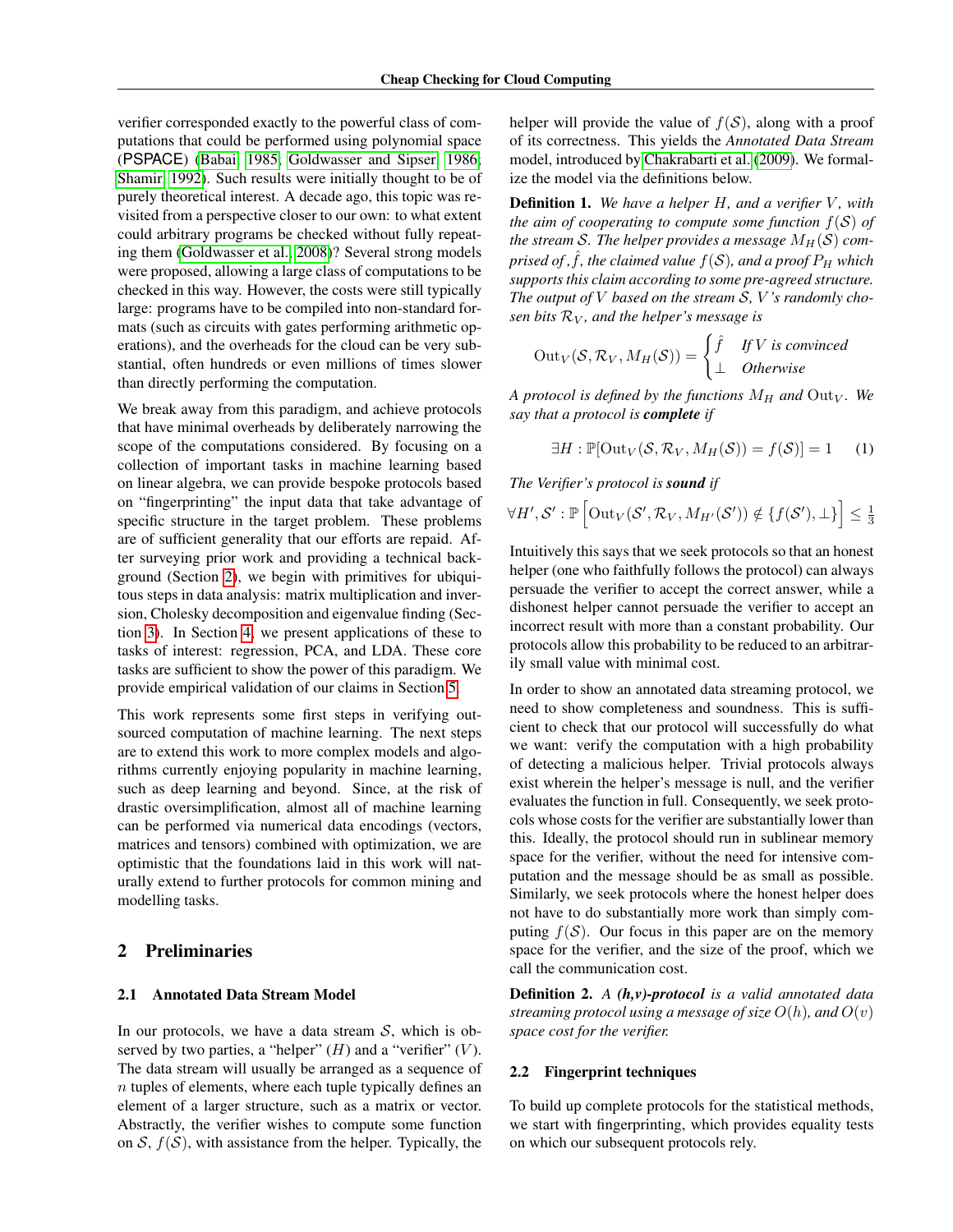Finite Fields. In line with prior work, all our protocols rely on computations performed over finite fields. For ease of implementation, we use prime fields. Given a prime  $q$ , the finite (prime) field  $\mathbb{F}_q$  is the set  $\{0 \dots q-1\}$  with addition and multiplication modulo  $q$ . Hence, storing field values requires  $O(\log q)$  bits. We make use of the fact that in many cases arithmetic in the field and arithmetic over the integers is in exact correspondence. However, as we consider more complicated computations, we encounter situations where we seek solutions over the reals, which do not correspond to solutions in the field. To avoid this, we will use scaling and rounding techniques to approximate using field values. Specifically, we consider the input to be fixed precision rational numbers which can be represented as members of the set  $\mathcal{F}_{\rho,M} = \{x \in \mathbb{R} \cap [-M,M] : b^{\rho}x \in \mathbb{Z}\},\$  with respect to a base,  $b$ . We then choose the field size  $q$  as a function of  $\rho$  and M, in order to allow us to maintain the exact correspondence between the field and the fixed precision rationals. We map  $y \in \mathcal{F}_{\rho,M}$  to  $y' \in \mathbb{F}_q$ , where  $y' = \text{mod} (xb^\rho, q)$ , choosing q to be a prime bigger than  $(2M + 1)b^{\rho}$ .

Fingerprints. Most of the values stored by our verifier will be *fingerprints* of large objects, such as vectors or matrices. Fingerprints (based on randomly chosen seeds  $x$ ) have the property that if two fingerprints agree, then with high probability the objects that gave rise to the fingerprints are identical.

**Definition 3** (Matrix fingerprint). *For*  $A \in \mathbb{F}_q^{n \times m}$ , the ma*trix fingerprint of A is*  $f_x^{\text{mat}}(A)$  *with*  $x \in_R \mathbb{F}_q^{\mathcal{A}}$  and

$$
f_x^{\text{mat}}(A) = \sum_{i=0}^{n-1} \sum_{j=0}^{m-1} A_{ij} x^{in+j}
$$

From the Schwartz-Zippel Lemma [\(Shamir, 1992\)](#page-8-3), we have that for a randomly chosen  $x \in \mathbb{F}_q$ , given  $A, B \in$  $\mathbb{F}_q^{n \times m}$ , if  $A \neq B$ , then  $\Pr[f_x(A) = f_x(B)] \leq \frac{nm-1}{q}$ . Therefore for sufficently large q (say, greater than  $3nm$ ) we will always have soundness and completeness for verifying equality with fingerprints. We can view vectors as a special case of matrices, so similarly for vectors  $u \in \mathbb{F}_q$ we use the notation  $f_x^{\text{vec}}(u) = \sum_{i=0}^{n-1} u_i x^i$  to denote a vector fingerprint. Fingerprints have several useful properties, such as linearity, with  $f_x(A + B) = f_x(A) + f_x(B)$ .

#### 2.3 Related Work

We briefly survey the most related work in this area. Chakrabarti *et al.* [\(Chakrabarti et al., 2009\)](#page-8-0) introduced the annotated streams model and provided protocols for frequency moments in data streams, and several graph problems, including triangle counting, connectivity and bipartite matchings. They also introduced a square matrix multiplication protocol built extending the classical result of [Freivalds](#page-8-5) [\(1979\)](#page-8-5). Subsequently, [Cormode et al.](#page-8-6) [\(2013\)](#page-8-6) provided further protocols for graph problems, using linear and integer programs to validate optimal matchings and

shortest paths. More recently, [Daruki et al.](#page-8-7) [\(2015\)](#page-8-7) extended results on matrix analysis, provided more general protocols for matrix multiplication, and a protocol for eigenvalue (but not eigenpair) checking. For matrices  $A \in \mathbb{F}_q^{k \times n}$  and  $B \in$  $\mathbb{F}_q^{n \times k'}$ , they show an  $(kk'h \log(q), v \log(q))$  – protocol, where  $hv \geq n$ . These protocols are used to perform shape fitting and clustering, although they shift away from annotated data streams and towards an interactive proof model which allows several exchanges of messages between helper and verifier. The annotated data stream model is generalized by definitions of *streaming interactive proofs* (SIPs) [\(Cormode et al., 2011,](#page-8-8) [2012\)](#page-8-9). Note that annotated data stream verification protocols can be considered as single message SIPs.

## <span id="page-2-0"></span>**Linear Algebraic Checks**

In this section, we define protocols for checking a variety of linear algebraic primitives, based on careful use of fingerprints. We use the notation  $A_i^{\rightarrow}$  to denote the *i*th row of the matrix A, and  $A_i^{\downarrow}$  to denote the *i*th column of A.

#### <span id="page-2-3"></span>3.1 Fingerprinting the Gramian Matrix

We first show how to efficiently build a fingerprint of the Gramian matrix  $G = A^T A$  given a stream that specifies A.

<span id="page-2-1"></span>**Lemma 1.** For 
$$
A \in \mathbb{F}_q^{n \times m}
$$
,  
\n
$$
f_x^{\text{mat}}(A^T A) = \sum_{i=1}^n f_{x^m}^{\text{vec}}(A_i^{\rightarrow}) f_x^{\text{vec}}(A_i^{\rightarrow})
$$

*Proof.* Given  $p, q \in \mathbb{F}_q^m$ ,

$$
f_x^{\text{mat}}(p \otimes q) = \sum_{i=0}^{m-1} \sum_{j=0}^{m-1} p_i q_j x^{im+j}
$$
  
= 
$$
\sum_{i=0}^{m-1} p_i x^{im} \sum_{j=0}^{m-1} q_j x^j
$$
  
= 
$$
f_x^{\text{vec}}(p) f_x^{\text{vec}}(q)
$$

Using the outer product definition of matrix multiplication;

$$
f_x^{\text{mat}}(A^T A) = \sum_{i=0}^{n-1} f_x^{\text{mat}} \left( \left( (A^T)_i^{\downarrow} \right) (A_i^{\rightarrow}) \right)
$$
  
= 
$$
\sum_{i=0}^{n-1} f_{x^m}^{\text{vec}}(A_i^{\rightarrow}) f_x^{\text{vec}}(A_i^{\rightarrow})
$$

Hence, we can compute the fingerprint of  $A<sup>T</sup>A$  from A row-by-row and summing the product of row vector fingerprints. This immediately implies a protocol to verify that a matrix  $G$  provided by  $H$  is the Gramian: simply use the above identity to compute  $f_x(A^T A)$  from the stream, and check that this is equal to  $f_x(G)$ . Soundness and completeness follow immediately from properties of fingerprints in Section [2.2,](#page-1-1) and the cost is  $O(m^2 \log q)$  communication to specify G, while the verifier can maintain the needed fingerprints in space  $O(\log q)$ .

#### <span id="page-2-2"></span>3.2 Matrix Multiplication

We generalize the previous protocol to solve matrix multiplication. Given two matrices,  $A \in \mathbb{F}_q^{k \times n}$  and  $B \in \mathbb{F}_q^{n \times k'}$ ,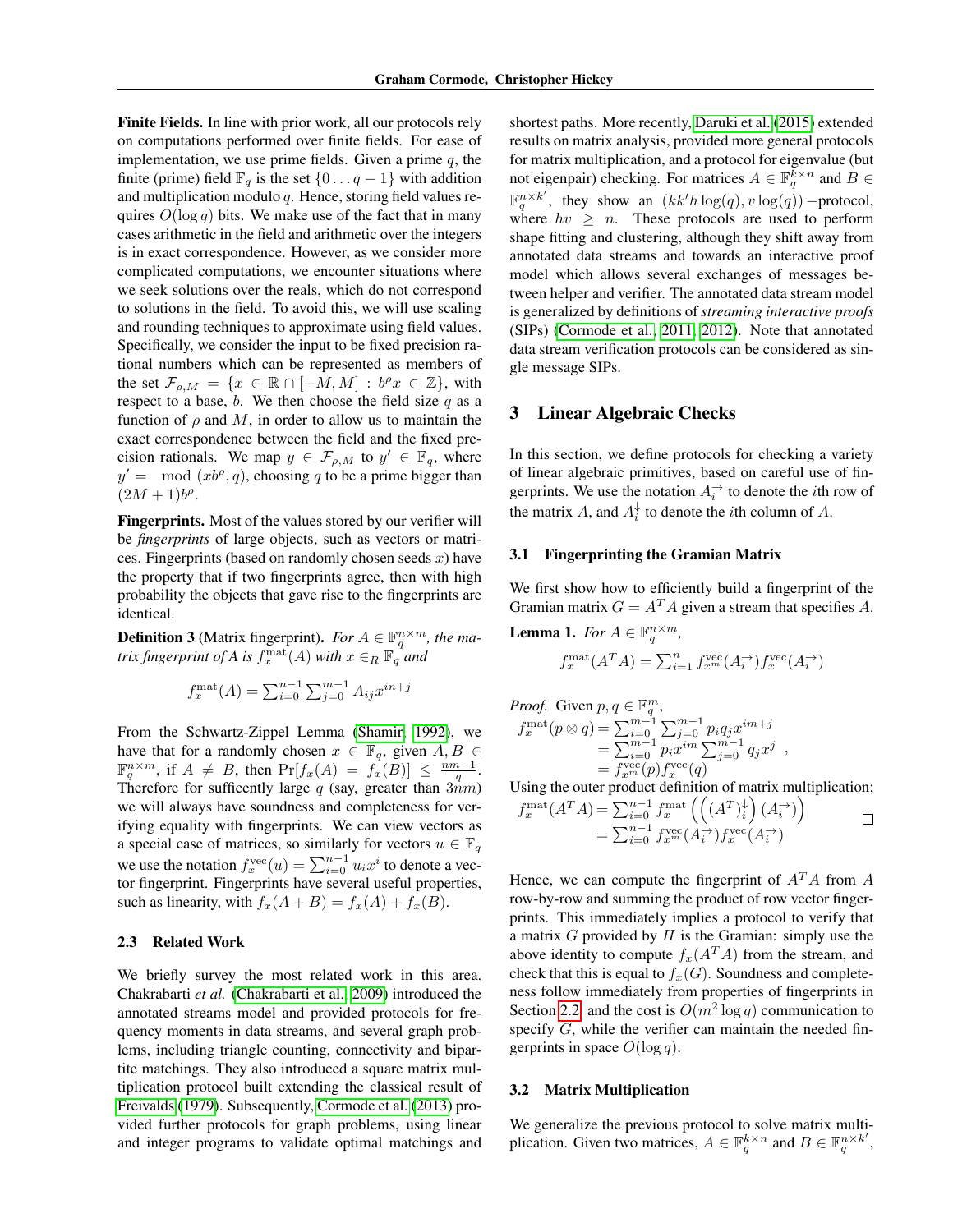a similar proof to Lemma [1](#page-2-1) shows

<span id="page-3-0"></span>
$$
f_x^{\text{mat}}(AB) = \sum_{i=0}^{n-1} f_{x^{k'}}^{\text{vec}}(A_i^{\downarrow}) f_x^{\text{vec}}(B_i^{\to})
$$
 (2)

Equation [\(2\)](#page-3-0) allows for an efficient matrix multiplication protocol, where the main work of the helper is to repeat the input matrices in a convenient order. To find the fingerprint of AB we need to see each column of A and row of B interleaved in order, i.e.  $M_H = \langle \tilde{A}_0^{\downarrow}, \tilde{B}_0^{\rightarrow}, ..., \tilde{A}_{n-1}^{\downarrow}, \tilde{B}_{n-1}^{\rightarrow} \rangle$ . The verifier uses fingerprints to check that the reordered versions of  $A$  and  $B$  agree with the versions present in the stream  $S$ , and that the claimed matrix product  $C$  has the same fingerprint as the fingerprint computed via [\(2\)](#page-3-0).

<span id="page-3-1"></span>**Theorem 1.** *There is a*  $(\max(k'k, kn, k'n) \log(q))$ , log(q))*-protocol for verifying matrix multiplication with*  $A \in \mathbb{F}_q^{k \times n}, B \in \mathbb{F}_q^{n \times k'}.$ 

Soundness and completeness are again immediate from the properties of fingerprints. The verifier keeps a constant number of fingerprints in space  $O(log(q))$ , and the communication cost of  $O(\max(k'k, kn, k'n) \log(q))$  is due to sending each of A, B and AB.

Matrix multiplication has been considered in prior work on annotated streaming. [Daruki et al.](#page-8-7) [\(2015\)](#page-8-7) showed that any protocol for this problem must have the product of the communication cost and space cost at least  $\Omega((k + k')n)$ . Our protocol achieves this lower bound up to logarithmic factors (noting that any protocol which reports  $(AB)$  requires  $\Omega(kk')$  communication for this step). The previous best rectangular matrix multiplication protocol, achieved by [Daruki et al.](#page-8-7) [\(2015\)](#page-8-7), was a  $(kk'h \log(q), v \log(q))$ protocol with  $hv \geq n$ , that used the inner product protocol of [Chakrabarti et al.](#page-8-0) [\(2009\)](#page-8-0). Our protocol can be understood as setting  $v = 1$ , but removing the high overhead factor of  $n$  from the communication cost in this case. When our input matrices are constituted of fixed precision rationals, we choose  $q$  as follows:

**Corollary 1.** Given  $A \in \mathcal{F}_{\rho,M}^{k \times n}$  and  $B \in \mathcal{F}_{\rho,M}^{n \times k'}$ , the ma*trix*  $AB$  *is in*  $\mathcal{F}^{n \times n}_{2\rho,nM^2}$ *, and we choose*  $q > n(2M+1)^2 2^{2\rho}$ *so that the product can be represented exactly in the field.*

Choosing  $q$  to be this large means that when we move A and B from  $\mathcal{F}_{\rho,M}$  to  $A, B \in \mathbb{F}_q$  by multiplying by  $2^{\rho}$ , and then compute  $\tilde{A}\tilde{B}$  all these values remain in  $\mathbb{F}_q$ , and by scaling back down by  $2^{2\rho}$  we get our result in the desired format, without wraparound or rounding errors. The memory required to store elements of  $\mathbb{F}_q$  is  $log(q) = O(log(M) + log(b)\rho)$ , which is proportional to the space required to store the original matrices in  $\mathcal{F}_{\rho,M}$  is  $\log(M) + \log(b)\rho$ .

Lower bounds on computing matrix fingerprints. The verifier needs very little memory for the above protocol, since the matrix is provided in a convenient order. More

generally, we would like to be able to find  $f_x^{\text{mat}}(AB)$  from just  $f_x^{\text{mat}}(A)$  and  $f_x^{\text{mat}}(B)$ , without requiring the helper to repeat these. This would reduce communication and simplify the protocol; however, we show this is not possible.

**Theorem 2.** Any function g with  $f_x^{\text{mat}}(AB) = g(f_x^{\text{mat}}(A),$  $f_x^{\text{mat}}(B)$  *for*  $A, B \in \mathbb{F}_q^{n \times n}$  requires that fingerprints  $f_x^{\text{mat}}$ *are at least*  $\Omega(n)$  *bits in size.* 

*Proof.* We make use of a hard problem from communication complexity to show the space lower bound. In the DIS-JOINTNESS problem, two players Alice and Bob each have a bit string,  $a, b \in \{0, 1\}^n$ , and they wish to see whether for any  $i \in [n]$  they have  $a_i = b_i = 1$ . If we had a function  $f_x^{\text{mat}} : \mathbb{F}_q^{n \times n} \to \mathbb{F}_q$  they could create  $n \times n$  matrices A and B with  $a$  and  $b$  on the diagonals and 0's elsewhere. Then Alice could send Bob  $f_x^{\text{mat}}(A)$ , Bob could compute  $f_x^{\text{mat}}(B)$ , and then find  $f_x^{\text{mat}}(AB)$  using g. Observe that  $AB = 0$  iff strings a and b are disjoint, and is non-zero otherwise. So by comparing  $f_x^{\text{mat}}(AB)$  to  $f_x^{\text{mat}}(0)$ , we can determine the answer to the disjointness problem. The fingerprints must be at least  $\Omega(n)$  bits from the corresponding communication complexity of DISJOINTNESS (Håstad [and Wigderson, 2007\)](#page-8-10). □

#### <span id="page-3-2"></span>3.3 Eigenvalue Check

For the subsequent problems, we need to apply scaling and rounding, as mentioned earlier. There is a tension here, since matrix computations can include values which are very large compared to the input values. We also need to ensure that our approximation tolerance always allows an honest helper to find a satisfying answer, but prevents a dishonest helper from getting a wildly wrong answer accepted.

We first work with (approximate) eigenvectors and eigenvalues of a symmetric matrix, i.e. a matrix such that  $\forall i, j. A_{ij} = A_{ji}$ . We wish to find pairs  $(\lambda_i, v_i)$  over the reals, for all  $i \in [n]$ , such that A acts on each of the vectors by only scaling them by  $\lambda_i$  and that the vectors are orthonormal, i.e.

$$
Av_i = \lambda_i v_i \qquad v_i^T v_j = \delta_{ij} = \begin{cases} 0 & i \neq j \\ 1 & i = j \end{cases}
$$

Mapping these eigenpairs to the finite field can be delicate, since they may not align with coordinates in the field. Our protocol relies on a scaling factor  $T$ , which is used to multiply up values from the original domain. The field size  $q$  must grow by a corresponding factor to accommodate the large range of values. To tolerate this, we relax to allow approximate eigenvectors as defined below. We first show that rounding to the scaled field  $\mathbb{F}_{Tq}$  is always possible. Consider a particular eigenvector  $v_i$ , and write  $\widehat{v}_i = Tv_i + r$ , with  $r_j \in [-\frac{1}{2}, \frac{1}{2}]$ , and  $\widehat{\lambda}_i = T\lambda_i + \rho$ ,<br>where  $\lambda_i \in [-1, 1]$ . The following theorem shows that this where  $\rho \in \left[ -\frac{1}{2}, \frac{1}{2} \right]$ . The following theorem shows that this "rounded" eigenpair acts like the original eigenpair. Proofs for Theorem [3](#page-4-0) and [4](#page-4-1) are in the supplementary material.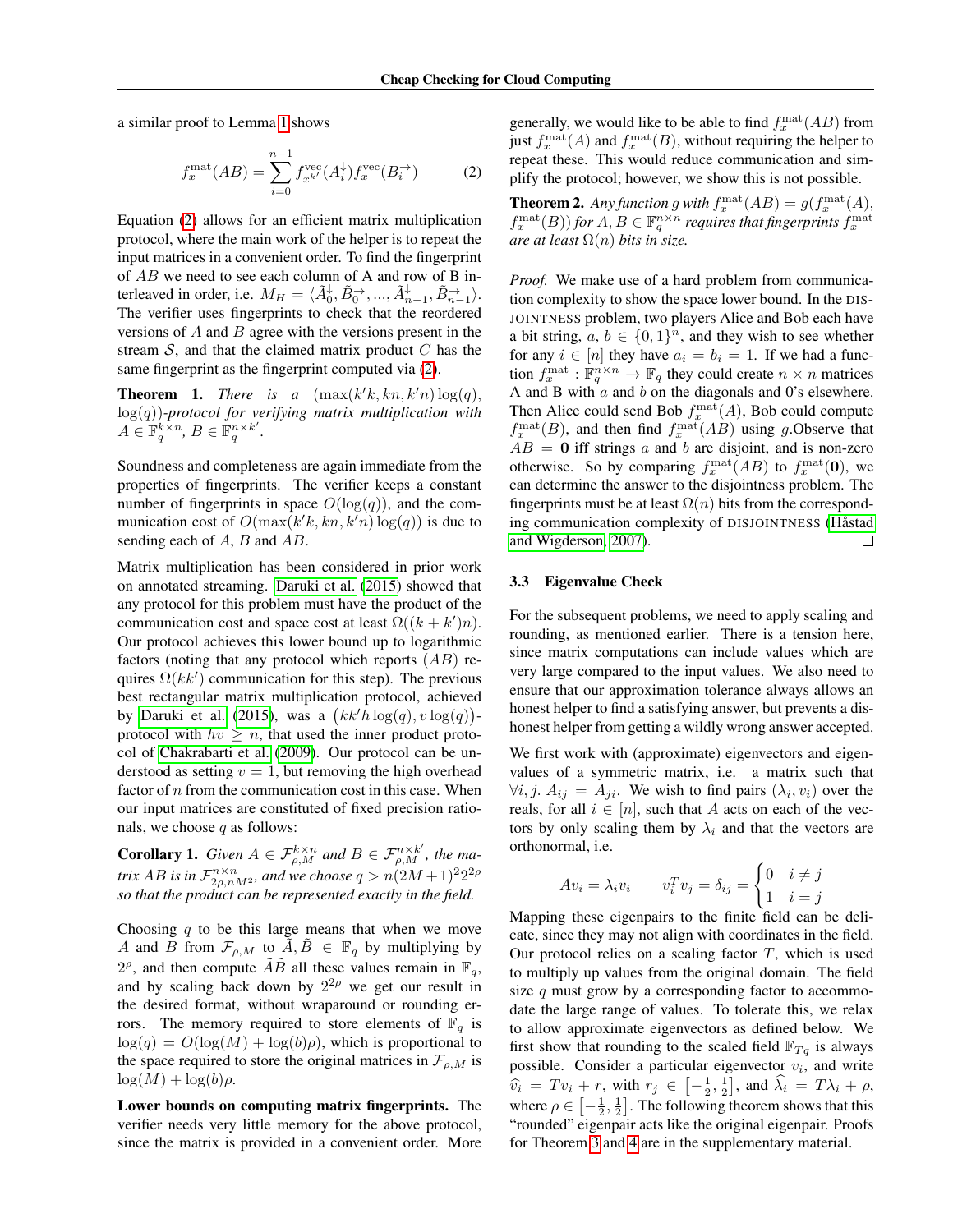<span id="page-4-0"></span>**Theorem 3.** For symmetric  $A \in \mathbb{F}_q^{n \times n}$  if  $(\lambda_i, v_i)$ , for all  $i \in [n]$  *are the eigenpairs of A and*  $\hat{v}_i = Tv_i + r$ *, with*<br> $v \in [1, 1, 1]^n$   $\hat{v}_i = T$ *n*,  $v_i$  *km*  $\hat{v}_i = [1, 1, 1]$  *km*  $(v_i, m)$  $r \in \left[-\frac{1}{2},\frac{1}{2}\right]^{n}$ ,  $\widehat{\lambda}_i = T\lambda_i + \rho$  for  $\rho \in \left[-\frac{1}{2},\frac{1}{2}\right]$ , then (in  $\mathbb{R}$ )

$$
|TA\hat{v_i} - \hat{\lambda_i}\hat{v_i}| \le \left[Tn||A||_F + \frac{T\sqrt{n}}{2} + \frac{n}{4}\right]
$$

$$
|\hat{v_i}^T\hat{v_j} - T^2\delta_{ij}| \le \left[T\sqrt{n} + \frac{n}{4}\right]
$$

These bounds show how the error scales with the rounding factor  $T$ . To better interpret this, we next show that this error can be made arbitrarily small by increasing T.

<span id="page-4-1"></span>Theorem 4. *If we have*

$$
|TA\hat{v_i} - \hat{\lambda_i}\hat{v_i}| \le \left[Tn||A||_F + \frac{T\sqrt{n}}{2} + \frac{n}{4}\right]
$$

$$
|\hat{v_i}^T\hat{v_j} - T^2\delta_{ij}| \le \left[T\sqrt{n} + \frac{n}{4}\right]
$$

*Then we have (in* R*)*

$$
\frac{|T\lambda_i-\widehat{\lambda}_i|}{T}\leq \frac{2n\sqrt{n}\|A\|_F}{T}+\frac{n}{T}+\frac{n\sqrt{n}}{2T^2}:=E_{A,n}(T)
$$

*and*  $E_{A,n}(T) \to 0$  *as*  $T \to \infty$ 

This means that if we want to find eigenvalues within certain error, we simply have to check that the bounds of The-orem [4](#page-4-1) hold, using a  $T^*$  satisfying As  $||A||_F = \Omega(1)$ , this expression is  $O(\frac{n^{3/2}||A||_F}{T})$ . Hence it suffices to pick  $T = O(n^{3/2} ||A||_F/\epsilon).$ 

Theorem 5. *There is an annotated steaming*  $\left(n^2\log\left(qn^{\frac{3}{2}}\|A\|_F/\epsilon\right),\log\left(qn^{\frac{3}{2}}\|A\|_F/\epsilon\right)\right)$  -protocol *for finding the eigenvalues of a symmetric matrix*  $A \in \mathbb{F}_q^{n \times n}$  to a precision of  $\epsilon > 0$ .

*Proof.* The protocol is relatively straightforward. The verifier can compute  $||A||_F$  and a fingerprint of A as the input is received. The helper provides the claimed matrix of (approximate) eigenvectors  $V$  and corresponding eigenvalues D We then make use of the matrix multiplication protocol to compute  $(TA - D)V$ . If the eigenvectors were exact, this would be 0; since they are approximate, we allow each entry in the result matrix to be at most  $\left[ T\mathbf{n} \| A \|_F + \frac{1}{2}T\sqrt{n} + \frac{1}{4}\mathbf{n} \right]$  (computed over the reals and rounded to the finite field), and can verify that each entry of the product satisfies this bound. We also need to check that the eigenvectors are (almost) orthogonal, that is that that the eigenvectors are (almost) orthogonal, that is that<br>each entry of  $(V^T V - T^2 I)$  is at most  $[T\sqrt{n} + \frac{1}{4}n]$ . Thus we need two invocations of the matrix multiplication protocol, evaluated over a sufficiently large finite field. Setting  $T$ according to the above bounds gives the claimed costs.  $\Box$ 

Once again, we consider the consequences of our input being  $A \in \mathcal{F}_{\rho,M}^{n \times n}$ , and choose the value of q as follows

**Corollary 2.** *Given*  $A \in \mathcal{F}_{\rho,M}^{n \times n}$  *and desired precision*  $\epsilon$ , *our matrices* V and D are in  $\mathcal{F}_{2\rho',nM^2}^{n \times n}$ , where  $\rho' =$  $\max\{\rho, -\log \epsilon\}.$  Therefore, to keep a direct correspon*dence between verification done in the field, and our real values, we choose*  $q > n^2(2M + 1)^2 2^{2p'}$ .

This value of  $q$  is determined by the matrix multiplication step, and the fact that the largest possible eigenvalue of A is bounded by  $n||A||_{\text{max}}$ , where  $||A||_{\text{max}}$  is M.

#### 3.4 Matrix Inversion

For matrix inversion we again scale the field by a factor T. Over this expanded field, given an  $n \times n$  matrix A, we want to find a matrix B such that  $AB = TI$ . To allow for rounding, we can relax the requirement of exact equality, and instead seek a matrix  $B$  that acts approximately like an inverse. We first show that such a matrix is guaranteed to exist.

**Lemma 2.** For an invertible  $A \in \mathbb{F}_q^{n \times n}$ , we can find a  $matrix B \in \mathbb{F}_{qT}^{n \times n}$  satisfying

<span id="page-4-2"></span>
$$
||AB - TI||_{\text{max}} \le T\epsilon \tag{3}
$$

*if*  $T \geq \frac{n^2 ||A||_{\max}}{2\epsilon}$  and  $\epsilon > 0$ 

*Proof.* Consider the true inverse of  $A, A^{-1}$ , computed over the reals. Then we can find  $B = TA^{-1} + E$  so that  $B \in \mathbb{Z}^{n \times n}$  and  $\forall i, j$ .  $|E_{i,j}| \leq \frac{1}{2}$ . We can then map the entries of B directly into the field  $\mathbb{F}_{T_q}$ . We then have

 $||AB - TI||_{\text{max}} \leq ||A E||_2 \leq \frac{1}{2} n^2 ||A||_{\text{max}}$ That is, the error is at most  $\frac{n^2||A||_{\text{max}}}{2T}$ . We can set the parameter  $T$  to be as large as needed to make this error value some small  $\epsilon$  at quite modest cost: the field values are represented using  $O(\log n + \log ||A||_{\max} + \log 1/\epsilon)$  bits.  $\Box$ 

Theorem 6. *There is a streaming interactive*  $(n^2 \log(n||A||_{\max}q/\epsilon), \log(n||A||_{\max}q/\epsilon))$ -protocol *to invert an invertible matrix*  $A \in \mathbb{F}_q^{n \times n}$  with the above *criteria,* [\(3\)](#page-4-2)*.*

*Proof.* The protocol is based on the above Lemma: we require the helper to provide such a matrix  $B$  under the extended field  $\mathbb{F}_{T,q}$ , along with the claimed value of AB. We then run the above protocol for matrix multiplication, and check that each entry of  $AB$  meets the required size bound. This ensures that the required condition on entries is met. The cost of storing the fingerprints is  $O(\log(n||A||_{\max}q/\epsilon))$ , and the communication costs come from sending B over  $\mathbb{F}_{T,q}$ , which is  $O(n^2 \log(n||A||_{\max}q/\epsilon)).$ П

In the case that the matrix is singular, the helper could demonstrate this by showing that there is an eigenvalue of A that is 0 to our precision.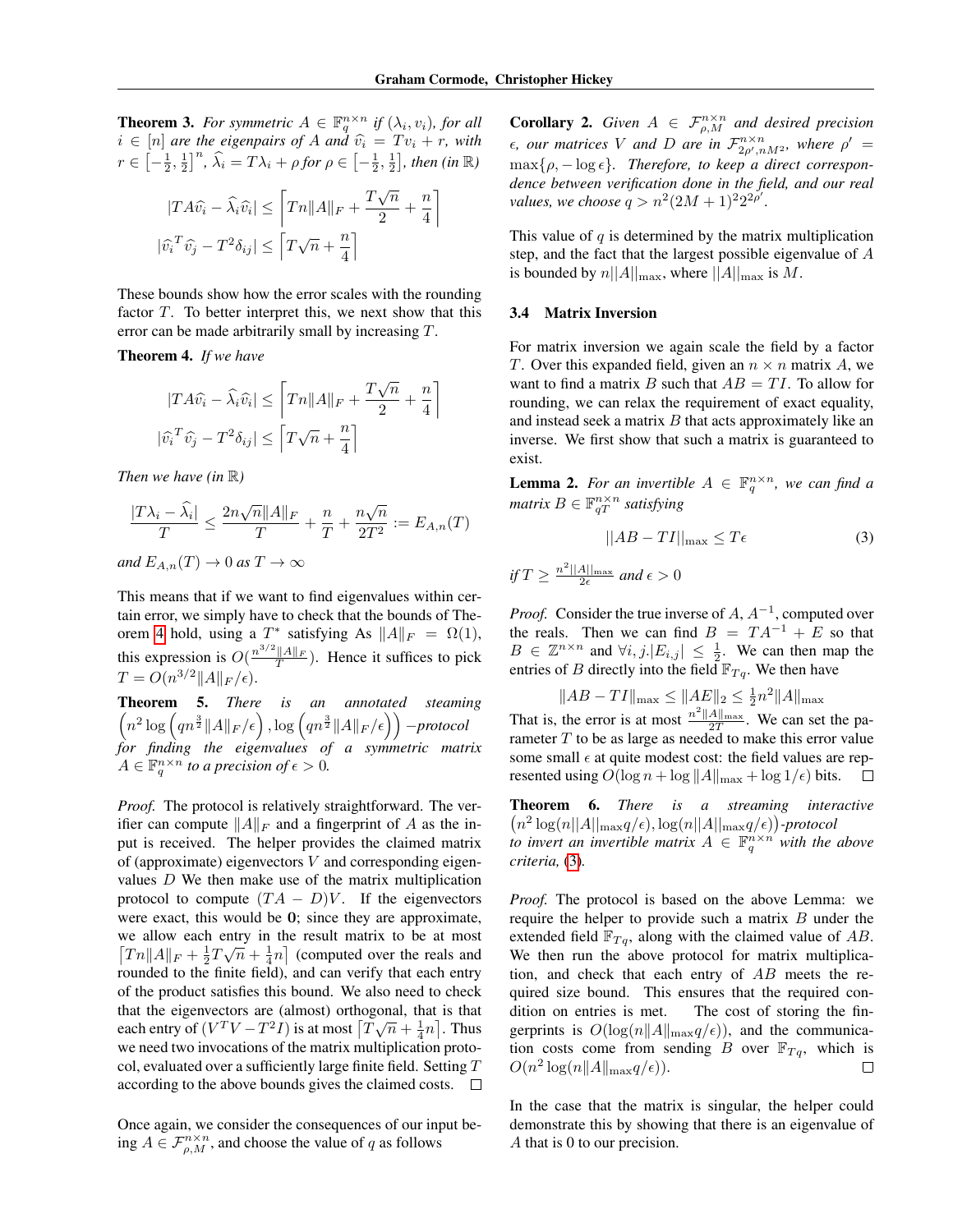Ensuring that everything is representable within finite precision is a little more involved, since  $A^{-1}$  can contain very large values, depending on the condition number  $\kappa(A)$  =  $||A^{-1}||_2 \cdot ||A||_2$ . Since  $||A||_2 \ge ||A||_{\text{max}}$ , we see that

$$
\kappa(A) = ||A||_2 ||A^{-1}||_2 \ge ||A||_{\max} ||A^{-1}||_{\max}
$$

So, given a bound on  $\kappa(A)$ , we choose a field large enough to represent  $\frac{\kappa(A)}{||A||_{\max}} \geq ||A^{-1}||_{\max}$ .

#### 3.5 Cholesky Decomposition

If we have a positive semi-definite matrix  $A \in \mathbb{F}_q^{n \times n}$ , the Cholesky Decomposition of A involves finding a lower triangular matrix  $L \in \mathbb{R}^{n \times n}$ , with  $A = LL^T$ . As before, we seek an approximate answer,  $\widehat{L} \in \mathbb{F}_{qT}^{n \times n}$ .

Theorem 7. *Given a positive semi-definite matrix* A ∈  $\mathbb{F}_q^{n \times n}$ , and  $T \geq \frac{2n||A||_F}{\epsilon}$  there is an annotated steam- $\inf g$   $(n^2\log(qn\|A\|_F/\epsilon), \log(qn\|A\|_F/\epsilon))$ -protocol to find  $\hat{L} \in \mathbb{F}_{qT}^{n \times n}$  satisfying

$$
||\hat{L}\hat{L}^T - T^2A||_{\max} \leq T^2\epsilon
$$

*Proof.* The protocol has the helper provide  $\hat{L} \in \mathbb{R}^{n \times n}$  in order, and the helper executes the matrix multiplication protocol. It is straightforward to check that  $L$  is lower triangular as it is presented. For a  $L = TL + E$  with  $E_{i,j} \in \left[ -\frac{1}{2}, \frac{1}{2} \right]$ , we have

$$
\|\widehat{L}\widehat{L}^T - T^2A\|_{\max} \le \|TLE^T + TEL^T + EE^T\|_2
$$
  
\n
$$
\le 2T\|L\|_2\|E\|_2 + \|E\|_2^2
$$
  
\n
$$
\le Tn\|A\|_F + \frac{n^2}{4}
$$

So we have an error  $\epsilon$  at most  $\frac{n||A||_F}{T} + \frac{n^2}{4T^2}$ . Picking  $T \ge 2n||A||_F/\epsilon$  suffices for any given  $\epsilon$  (since  $||A||_F \ge$ 1). Via the matrix multiplication protocol, we just check  $||\hat{L}\hat{L}^T - T^2A||_{\text{max}} \leq T^2\epsilon$ . The resulting protocol has communication cost  $n^2 \log(\frac{qn||A||_F}{\epsilon})$  and memory cost of  $\log(\frac{qn||A||_F}{\epsilon})$ , as claimed.  $\Box$ 

#### <span id="page-5-2"></span>3.6 Symmetric Generalised Eigenvalues

The Cholesky Decomposition allows us to solve the symmetric generalised eigenvalue problem for  $A, B \in \mathbb{F}_q^{n \times n}$ , with  $\vec{A}$  symmetric, and  $\vec{B}$  symmetric positive semi-definite:

Find 
$$
V, D \in \mathbb{R}^{n \times n}
$$
 such that  $AV = BVD$ 

We do this by finding the Cholesky Decomposition of  $B, L$  and then finding the eigenvalues of the symmetric matrix  $C = L^{-1}A(L^{-1})^T$  to get matrices  $V', D'$  with  $CV' = V'D'$ . The solutions we want are  $D = D'$ , and  $V = L^{-1}V'.$ 

<span id="page-5-1"></span>**Theorem 8.** *There is a streaming annotated*  $(n^2 \log(qT))$ ,  $\log(qT)$ )-protocol with  $T=q^2n^4/\epsilon$  for verifying  $\tilde{V}, \tilde{D}\in$  $\mathbb{F}_{qT}^{n\times n}$  approximately solving the generalised eigenvalue

*problem for*  $A \in \mathbb{F}_q^{n \times n}$  *symmetric, and*  $B \in \mathbb{F}_q^{n \times n}$  *symmetric positive semi-definite:*

$$
AV = BVD
$$
  
with  $\epsilon$  the maximum absolute error between  $\hat{D}$  and  $D$ .

The proof of Theorem [8](#page-5-1) can be found in the supplementary materials.

### <span id="page-5-0"></span>4 Statistical Analysis

With the primitives outlined above, we can construct protocols for several common statistical analysis tasks.

#### 4.1 Ordinary Least Squares

We first consider ordinary least squares regression (OLS), where we aim to find the optimal linear relationship between a data set  $X$  and a set of observations  $y$ .

**Definition 4.** Let  $S = \langle \{y_1, X_1\}, ..., \{y_n, X_n\} \rangle$  where  $y_i$  ∈  $\mathbb{F}_q$  *is an observation of the set of d predictors*  $X_i$  ∈  $\mathbb{F}_q^d$ *. If we define*  $X \in \mathbb{F}_q^{n \times d+1}$  with the *i*'th row being  $[1X_i]$ *, OLS involves finding the linear relationship*  $y = X\beta + \epsilon$  $\text{with } \epsilon \in \mathbb{R}^n \text{ and } \beta \in \mathbb{R}^{d+1} \text{ minimizing } \sum_{i=1}^n \epsilon_i^2.$ 

The OLS problem is solved with the Moore-Penrose pseudo inverse,  $(X^T X)^{-1} X^T$ . The optimal  $\beta$  is then  $(X^T X)^{-1} X^T y$ . This leads directly to a protocol where the helper provides a  $\beta$  which is claimed to be optimal

Theorem 9. *There is an annotated streaming*  $\{\max\{(d+1)^2, (d+1)n\} \log(q), \log(q)\}$ -protocol *for OLS for*  $X \in \mathbb{F}_q^{n \times d+1}$ ,  $y \in \mathbb{F}_q^n$  as above.

*Proof.* The algorithm requires two applications of our matrix multiplication protocol to check that the  $\beta$  provided satisfies  $(X^T X)\beta = X^T y$ . This avoids explicitly inverting  $X^T X$ . Via Theorem [1,](#page-3-1) the costs for  $X^T y$  are  $((d+1)n, 1)$  and for  $(X^T X)\beta$  are  $((d+1)^2, 1)$ . Our total communication and space costs for OLS will therefore be  $O(\max\{(d+1)^2, (d+1)n\} \log(q))$  and  $O(\log(q))$  respectively. As  $X^T X$ ,  $X^T$  and y are in  $\mathbb{F}_q$ , we can find a  $\beta \in \mathbb{F}_q$  and perform an exact equality check.  $\Box$ 

#### 4.2 Principal Component Analysis

Given a large data matrix  $S \in \mathbb{F}_q^{n \times d}$  where  $S_{ij}$  represents the *j*th observation of the *i*th variable, PCA finds the principal components of the data, which can be used for dimensionality reduction or classification. PCA maximises the variation captured by successive vectors in  $\mathbb{R}^n$ , i.e.  $\text{var}\left(v_1^TS\right) \geq \text{var}\left(v_2^TS\right) \geq ... \geq \text{var}\left(v_n^TS\right)$ , with each  $\lambda_i$  = var  $(v_i^T S)$  maximised with respect to  $\lambda_j$ ,  $\forall j \, < \, i$ . These  $v_i$  are the principal components and we can perform dimensionality reduction on  $S$  by choosing the  $k$  columns of  $V = [v_1, ..., v_n]$  corresponding to the k largest  $\lambda_i$  and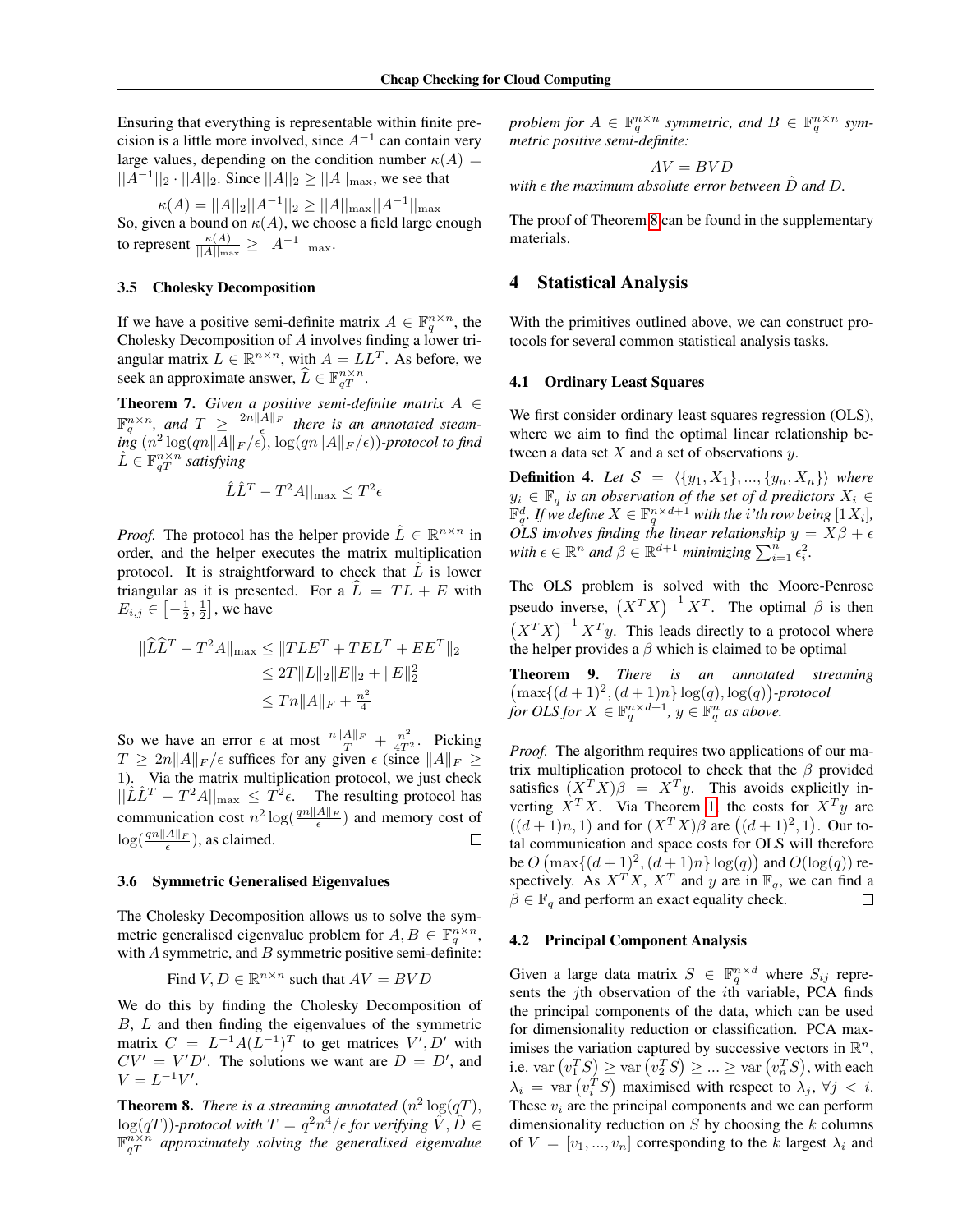forming  $V_{1...k}^T S = S' \in \mathbb{F}_q^{n \times k}$ . This is equivalent to finding vectors corresponding to approximate eigenvalues of the covariance matrix of S.

**Definition 5.** For a data set  $S \in \mathbb{F}^{n \times d}$ , the **Covariance** *Matrix of* S *is*

$$
Cov(S)_{ij} = \frac{1}{n-1} \sum_{k=1}^{d} \left( S_{ik} - \mathbb{E}[S_i^{\downarrow}] \right) \left( S_{jk} - \mathbb{E}[S_j^{\downarrow}] \right)
$$

Using the above protocols to check matrix multiplication and approximate eigenvectors (Sections [3.2](#page-2-2) and [3.3\)](#page-3-2), we can check PCA results to any desired precision  $\epsilon > 0$  with the costs stated in the following theorem.

**Theorem 10.** *Given*  $S \in \mathbb{F}_q^{n \times d}$  *and*  $\epsilon > 0$ *, there is a*  $(d^2\log(qnd\|S\|_F/\epsilon), \log(qnd\|S\|_F/\epsilon))$ -protocol for ver*ifying that PCA has been done to the desired precision.*

*Proof.* We have a primitive for producing  $S^T S$  whilst streaming  $S$ , and we can adapt this to generate the covariance matrix of S (scaled by  $n - 1$  to be in the field). This method can be found in the supplementary material and is a  $(d^2 \log(qn), \log(qn))$ -protocol. This algorithm allows us to have a  $(d^2\log(qnd\|S\|_F/\epsilon), \log(qnd\|S\|_F/\epsilon))$ protocol for PCA.

We use the approximate eigenvalue check (Section [3.3\)](#page-3-2) with scaling factor  $T = O(n^{3/2} ||S||_F^2/\epsilon)$  to ensure that V has the necessary properties, i.e. is almost orthogonal, and each claimed eigenvector acts on the covariance matrix as an approximate stretch. Each principal component  $v_i$  corresponds to  $var(\hat{v}_i^T S) = \hat{\lambda}_i$  and therefore  $|\text{var}(\hat{v}_i^T S) - T \lambda_i| \leq T \epsilon$ , allowing us to reduce the dimensionality of S, confident of how much variance we are removing with each principal component. Soundness and correctness then follow from the invoked protocols.  $\Box$ 

#### 4.3 Fisher Linear Discriminant Analysis

In Linear Discriminant Analysis (LDA), we again have a large data matrix  $S \in \mathbb{F}_q^{n \times d}$ , with  $S_{ij}$  representing the jth observation of the ith variable, however, we also have a classification for each observation,  $\omega_m$  for  $m \in [k]$ , where we have  $k$  classes. The aim is to do dimensionality reduction, as in PCA, while maximizing the class discriminatory information between the classes in the reduced dimension.

If we have  $k$  classes, we wish to transform  $S$  to a new set  $S' \in \mathbb{F}_q^{n \times k-1}$ , i.e.  $S' = W^T S$  where  $W \in \mathbb{F}_q^{d \times k-1}$  is a matrix projecting S to S' and S' has the maximum Fisher linear discriminant  $J(W) = \frac{\det(W^T S_B W)}{\det(W^T S_W W)}$  where we have

Within-class scatter  $S_W = \sum_{i=1}^k \text{Cov}(S_i)$ Between-class scatter  $S_B = \sum_{i=1}^k n_i (\mu_i - \mu) (\mu_i - \mu)^T$ 

We first treat the two-class case, then generalize to  $k$  classes.

#### 4.3.1 Two Classes

To find  $w \in \mathbb{F}_q^d$  we split S into two matrices,  $S_1 \in \mathbb{F}_q^{n_1 \times d}$ <br>holding the observations in class 1 with average  $\mu_1 \in \mathbb{F}_q^{n_1}$ , and  $S_2 \in \mathbb{F}_q^{n_2 \times d}$  for the observations in class 2 with average  $\mu_2 \in \mathbb{F}_q^{n_2}$ . Then our two scatter matrices are:

$$
S_W = \text{Cov}(S_1) + \text{Cov}(S_2)
$$
 and  $S_B = (\mu_1 - \mu_2)(\mu_1 - \mu_2)^T$ 

To ensure that we can easily represent elements in the finite field, we actually find the (scaled-up) matrices  $(n_1n_2)S_W$ and  $(n_1n_2)S_B$ . We wish to maximise the function  $J(w)$  =  $\frac{w^T S_B w}{w^T S_W w}$ . As such, these rescalings do not affect the result. Using the KKT conditions, we can shift the optimisation problem above to solving  $S_Bw = \lambda S_W w$ , for some  $\lambda$ .

**Theorem 11.** *There is a*  $(dn \log(nq), \log(nq))$  *-protocol for verifying LDA with 2 classes on*  $S \in \mathbb{F}_q^{n \times d}$ .

*Proof.* We can simplify  $S_B w = \lambda S_W w$  for 2 classes, since for all vectors  $v \in \mathbb{R}^d$ ;

$$
S_B v = (\mu_1 - \mu_2)(\mu_1 - \mu_2)^T v
$$

As  $\alpha = (\mu_1 - \mu_2)^T v$  is just a scalar,  $S_B v$  points in the direction of  $(\mu_1 - \mu_2)$ . Hence we get that  $S_B w = \lambda S_W w$ is equivalent to  $\alpha(\mu_1 - \mu_2) = \lambda S_W w$ . To verify we have been sent the correct  $w$ , all we need do is check that  $S_W w = (\mu_1 - \mu_2)$ , and our result will lie in the (scaled-up) field, since all the scalars and vectors involved do, and so we can check this with a simple implementation of matrix multiplication protocol and covariance (Gramian) fingerprinting (Sections [3.1](#page-2-3) and [3.2\)](#page-2-2). The helper just has to send S, making the communication cost  $O(nd \log(qn))$ . The memory space is  $O(\log(qn))$ , where we have  $\log(qn)$  due to the scaling of the scatter matrices. Completeness and Soundness follow from Theorem [1.](#page-3-1)  $\Box$ 

#### 4.3.2  $k$  Classes

With k classes, we now need to find a matrix  $W \in \mathbb{F}_q^{d \times k-1}$ . We still want to maximise the ratio between the betweenclass and within-class scatter,  $J(W)$ . The simplification to an eigenvalue problem is more complex here, but from [Devijver and Kittler](#page-8-11) [\(1982\)](#page-8-11) we see it reduces to finding (at most)  $k - 1$  eigenvectors with non-zero real eigenvalues of the matrix  $S_W^{-1} S_B$ .

Consider  $A, B \in \mathbb{F}_q^{n \times n}$ , with A symmetric, and B symmetric positive semi-definite (psd) the task is to find  $V, D \in$  $\mathbb{R}^{n \times n}$  such that  $AV = BVD$  where  $A = S_B$  and  $B =$  $S_W$ .  $S_W$  is psd since it is the sum of psd matrices, so we can apply the Symmetric Generalised Eigenvalue Method.

**Theorem 12.** *There is a*  $(dn \log(qd/\epsilon), \log(qd/\epsilon))$ *protocol for verifying LDA with k classes on*  $S \in \mathbb{F}_q^{n \times d}$ .

*Proof.* We stream in and fingerprint S, which then allows us to receive in the data class by class to build up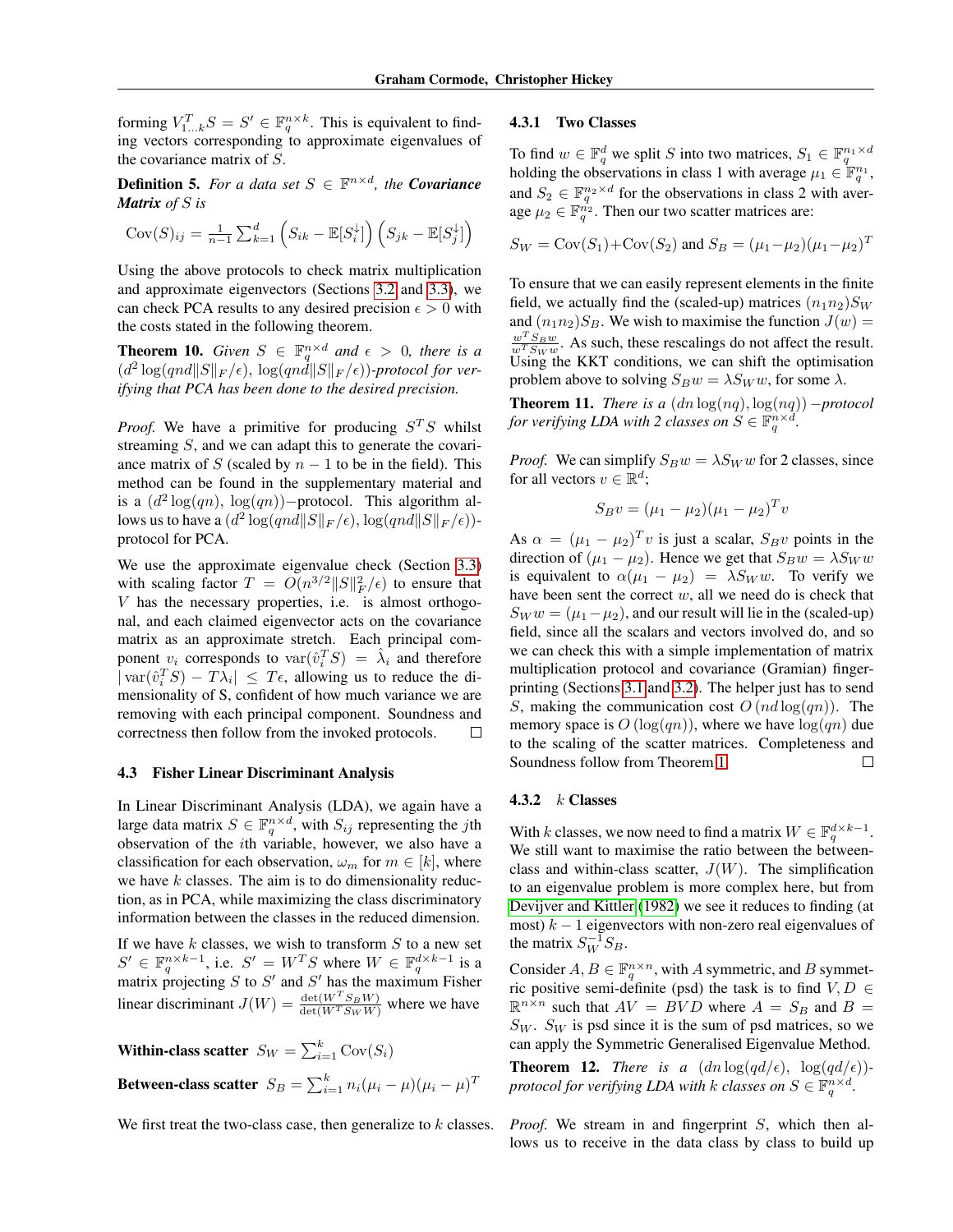<span id="page-7-1"></span>

(a) Matrix Multiplication of  $A \in \mathbb{F}_q^{k \times n}$ and  $B \in \mathbb{F}_q^{n \times k}$  and 500 runs per test, for  $n$  and  $k$  from 10 to 200. (b) Eigen-decomposition of symmetric  $A \in \mathbb{F}_q^{n \times n}$  with  $\epsilon = 0.01$  and 150 runs per test. (c) Matrix Inversion of  $A \in \mathbb{F}_q^{n \times n}$ <br>where  $\epsilon = \frac{1}{2}$  and 100 runs per test.

Figure 1: Experimental Results, with time taken for self computation (blue dots), and for verification (red squares).

the scatter matrices, with this we then use the method in Section [3.6](#page-5-2) to find  $\hat{V}$  and  $\hat{D}$  with error  $\epsilon$ . This is a  $(d^2 \log(qd/\epsilon), \log(qd/\epsilon))$ -protocol, note however that we are only interested in columns of  $\hat{V}$  corresponding to nonzero eigenvalues. We can use these get our  $r \leq k - 1$ vectors to form W and compute  $W^T S$  using the matrix multiplication protocol to get the desired result. Our total protocol will therefore be  $(dn \log(nqd/\epsilon), \log(nqd/\epsilon))$ from constructing our scatter matrices.  $\Box$ 

# <span id="page-7-0"></span>5 Practical Results

We performed a series of experiments with a field size of  $q = 2^{31} - 1$ , using implementations in C of our protocols for matrix multiplication, inversion, and eigendecomposition. We used a machine with an Intel i7 processor and 16 GB of memory. We worked on matrices up to 1000 by 1000, as this allowed us to get a distinguishing result between the verifier running the computation and the verifier using our checking protocols. We used the GNU Scientfic Library for C, using *gsl\_blas\_dgemm* for matrix multiplication, gsl linalg LU invert to find the inverse and *gsl\_eigen\_symm* for the eigen-decomposition. The verification was done on the result produced by the self-computation. We created dense random matrices with entries drawn uniformly. Note that our protocols do not depend on any structure in the matrices, so uniform random data suffices to test them. Where we require symmetric matrices, we set  $A_{ij} = A_{ji} \ \forall i \leq j$ .

Our verification protocols were built as discussed in the paper, with the time taken to find the fingerprints of all relevant matrices and check the necessary bounds being the verification time seen in Figure [1.](#page-7-1) We tested the verification protocols against a variety of incorrect matrices, which were successfully rejected. The memory costs for our verification, even in the case of  $A \in \mathbb{F}_q^{1000 \times 1000}$  was

only a few hundred bytes, a significant reduction over self computation, which would be in the order of several megabytes. The communication cost is the cost of sending the matrix, simply the size of the matrix multiplied by a small constant. Consequently, the main aim of our experiments is to quantify the potential timing gains of verification over self-computation.

For our matrix multiplication protocol (Figure [1a\)](#page-7-1), we consider the number of scalar multiplications required to find the result of multiplying  $A \in \mathbb{F}_q^{k \times n}$  and  $B \in \mathbb{F}_q^{n \times k}$ , that is,  $k^2n$ . When we plot the time taken against  $k^2n$ , we see the expected linear relationship between self-computation and time taken. The verifier needs to compute the fingerprint of A, B, which will involve  $nk$  multiplications, and  $AB$ , which involves  $k^2$  multiplications. This agrees with the observation in the graph; that the self-computation time is linear, and the verification time is sublinear.

In both matrix inversion (Figure [1b\)](#page-7-1) and eigendecomposition (Figure [1c\)](#page-7-1), we see the expected cubic increases in running time for self-computation, with a significantly lower increase for the verification. The verification running time depends primarily on the  $O(n^2)$ cost of computing the needed fingerprints, as above, and as such, we see the asymptotically shallower lower curve.

### 6 Concluding Remarks

We have introduced effective protocols for checking models generated by common tasks, such as Ordinary Least Squares, Principal Components Analysis and Linear Discriminant Analysis. Natural next steps are to study more complex models, such as Support Vector Machines, and (initially shallow but ultimately deep) neural networks, which have high training costs but could be cheap to verify.

Acknowledgements. This work is supported by European Research Council grant ERC-2014-CoG 647557.